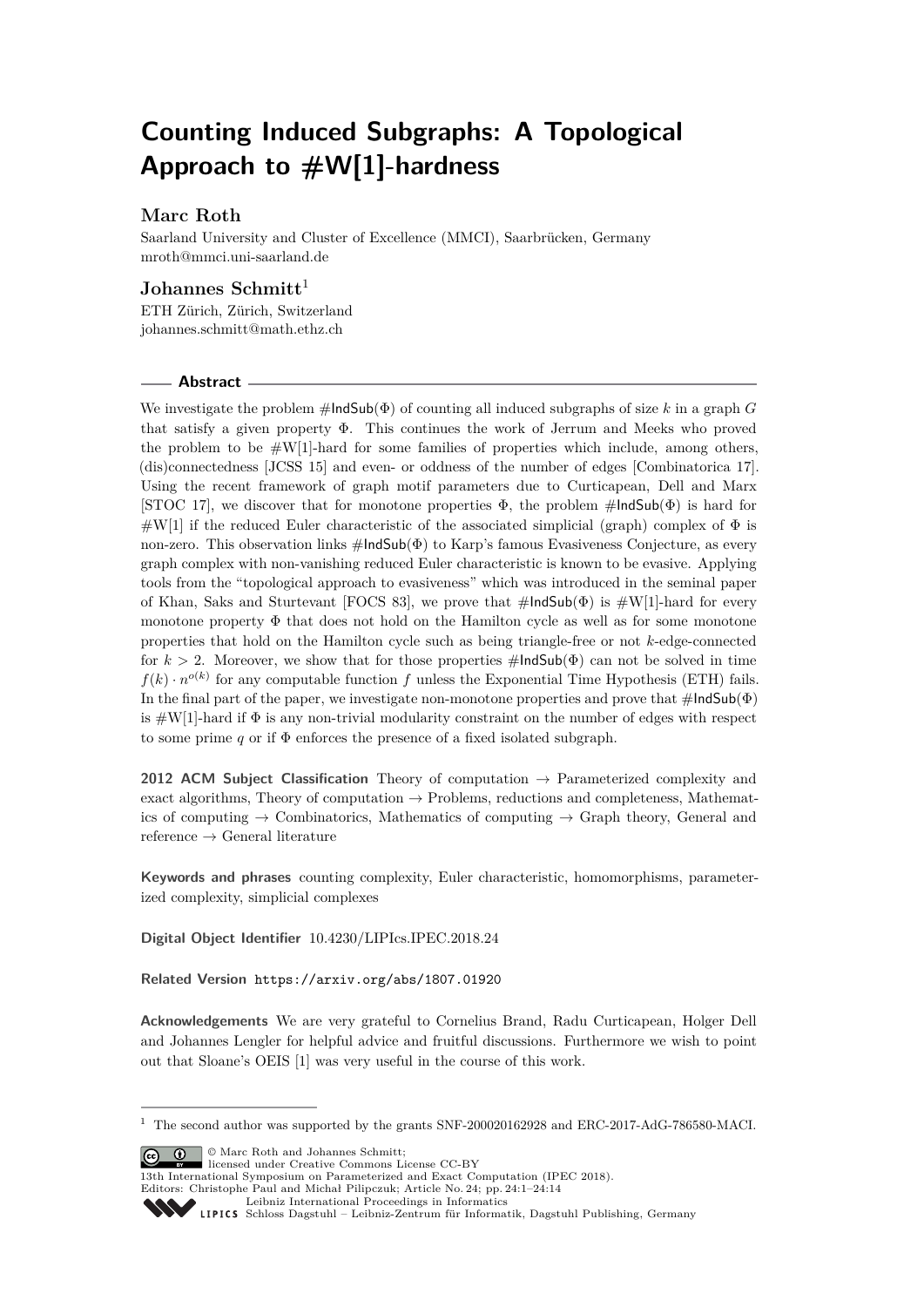## **24:2 Counting Induced Subgraphs: A Topological Approach to #W[1]-hardness**

# **1 Introduction**

In their work about the parameterized complexity of counting problems [\[11\]](#page-12-1) Flum and Grohe introduced the parameterized analogue of the theory of computational counting as layed out by Valiant in his seminal paper about the complexity of computing the permanent [\[28\]](#page-13-1). Since then parameterized counting has evolved into a well-studied subfield of parameterized complexity theory. In particular, there has been remarkable progress in the classification of problems that require to count small structures in large graphs. It turned out that many families of such counting problems allow so-called dichotomy results, that is, every problem in the family is either fixed-parameter tractable or hard for the class  $\#W[1]$  — the counting equivalent of  $W[1]$ . One result of that kind is the dichotomy for counting homomorphisms [\[10,](#page-12-2) [13\]](#page-12-3). Here one is given a graph  $H$  from a class of graphs  $H$  and an arbitrary graph  $G$  and the task is to compute the number of homomorphisms from *H* to *G*. When parameterized by  $|H|$  this problem is fixed-parameter tractable if there exists a constant upper bound on the treewidth of graphs in  $H$  and  $\#W[1]$ -hard otherwise. Similar results have been shown for the problems of counting subgraph embeddings [\[9\]](#page-12-4), induced subgraphs [\[7\]](#page-12-5) and locally injective homomorphisms [\[26\]](#page-13-2). As results like Ladner's theorem (see e.g. [\[19,](#page-13-3) [2\]](#page-12-6)) rule out such dichotomies in the general case one might ask why all of the above problems indeed do allow such complexity classifications. The answer to that question was given very recently by Curticapean, Dell and Marx [\[8\]](#page-12-7) who proved that, in some sense, all of those problems are the same. To this end, they defined the problem of computing linear combinations of homomorphisms which they called *graph motif parameters*. Here one is given a graph *G* and a function *a* of finite support that maps graphs to rational numbers and the task is to compute

$$
\sum_{H} a(H) \cdot \# \text{Hom}(H, G), \tag{1}
$$

where the sum is over all (unlabeled) simple graphs and  $\#Hom(H, G)$  denotes the number of homomorphisms from *H* to *G*. A result of Lovász (see e.g. Chapt. 5 in [\[20\]](#page-13-4)) implies that the number of subgraph embeddings  $\#Emb(H, G)$  as well as the number of induced subgraphs  $\#$ IndSub( $H, G$ ) can be expressed as a linear combination of homomorphisms. In case of embeddings the result states that

$$
\# \mathsf{Emb}(H, G) = \sum_{\rho \ge \emptyset} \mu(\emptyset, \rho) \cdot \# \mathsf{Hom}(H/\rho, G), \tag{2}
$$

where the sum is over the partition lattice of the vertices of  $H$ ,  $\mu$  is the Möbius function over that lattice and  $H/\rho$  is obtained from *H* by identifying vertices along  $\rho$ . Now, intuitively, the main result of Curticapean, Dell and Marx states that computing a linear combination of homomorphisms is precisely as hard as computing the hardest term in the linear combination. Together with the dichotomy for counting homomorphisms this implies that every problem expressible as a linear combination of homomorphisms is either fixed-parameter tractable or  $\#W[1]$ -hard. The purpose of this work is a thorough investigation of the problem of counting induced subgraphs through the lense of the framework of graph motif parameters. Chen, Thurley and Weyer [\[7\]](#page-12-5) proved that the problem  $\#$ IndSub( $\mathcal{H}$ ) of, given a graph  $H \in \mathcal{H}$ and an arbitrary graph  $G$ , computing  $\#$ IndSub $(H, G)$ , is fixed-parameter tractable when parameterized by  $|H|$  if and only if H is finite and  $\#W[1]$ -hard otherwise. While this result resolves the parameterized complexity of problems such as computing the number of induced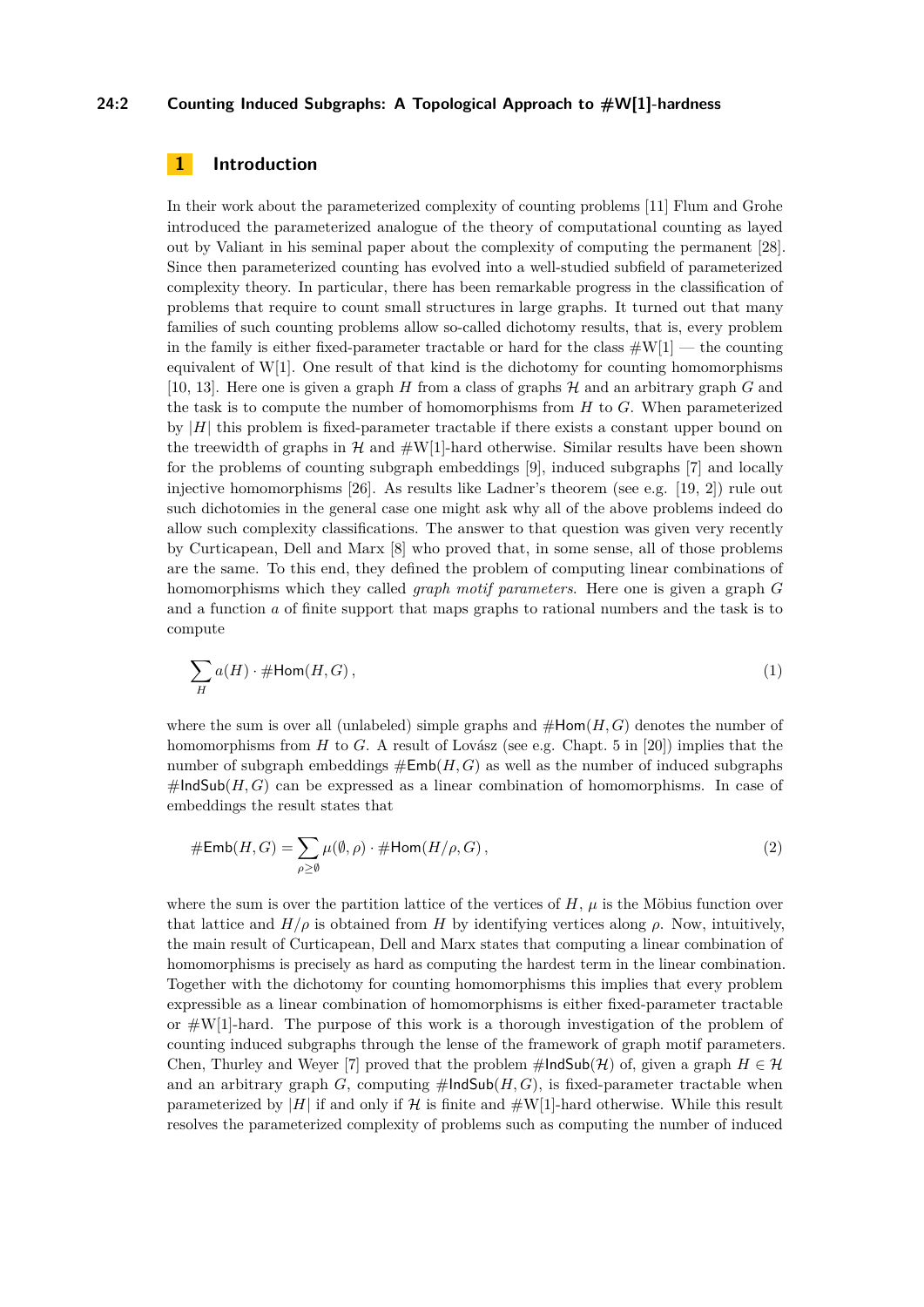cycles of length  $k<sub>1</sub><sup>2</sup>$  $k<sub>1</sub><sup>2</sup>$  $k<sub>1</sub><sup>2</sup>$  it is not applicable to problems such as computing the number of connected induced subgraphs of size *k*. For this reason, Jerrum and Meeks [\[15,](#page-12-8) [14,](#page-12-9) [22,](#page-13-5) [16\]](#page-13-6) introduced and studied the following problem: Let  $\Phi$  be a (computable) graph property, then the problem  $\#$ IndSub( $\Phi$ ) asks, given a graph *G* and a natural number *k*, to count all induced subgraphs of size *k* in *G* that satisfy  $\Phi$ .<sup>[3](#page-2-1)</sup> In other words, the goal is to compute  $\sum_{H \in \Phi_k}$  #IndSub(*H*, *G*), where  $\Phi_k$  is the set of all (unlabeled) graphs with *k* vertices that satisfy  $\Phi$ . The generality of  $\#$ IndSub( $\Phi$ ) allows to count almost arbitrary substructures in graphs, subsuming lots of parameterized counting problems that have been studied before, and hence the problem deserves a thorough complexity analysis with respect to the property Φ. Jerrum and Meeks proved it to be  $\#W[1]$ -hard for the property of connectivity [\[15\]](#page-12-8), for the property of having an even (or odd) number of edges [\[16\]](#page-13-6) as well as for some other properties (see Section [1.2\)](#page-4-0). As noted in [\[8\]](#page-12-7), the theory of graph motif parameters immediately implies that for every property  $\Phi$ , the problem  $\#$ IndSub( $\Phi$ ) is either fixed-parameter tractable or  $\#W[1]$ -hard. However, for a concrete Φ it might be highly non-trivial to prove for which graphs *H* the term  $\#Hom(H, G)$  is contained with a non-zero coefficient in the equivalent expression as linear combination of homomorphisms. Unfortunately, this is precisely what needs to be done to find out whether  $\#$ IndSub( $\Phi$ ) is fixed-parameter tractable or  $\#W[1]$ -hard. In our investigation we will focus on the coefficient of  $\#Hom(K_k, G)$ , where  $K_k$  is the complete graph on k vertices. We will see that for monotone properties, non-zeroness of this coefficient is sufficient for the property to be evasive.

## **1.1 Results and techniques**

The framework of graph motif parameters [\[8\]](#page-12-7) implies that for every property  $\Phi$  and natural number  $k$ , there exists a function  $a$  from graphs to rationals such that for all graphs  $G$  it holds that  $\sum_{H \in \Phi_k}$  #IndSub $(H, G) = \sum_H a(H) \cdot \#Hom(H, G)$ . Our most important observation is concerned with the coefficient of the complete graph.

<span id="page-2-2"></span>**Find 1** (Intuitive version). Let  $\Phi$ , *k* and *a* be as above. Then it holds that  $a(K_k) = 0$ *if and only if*  $\sum_{A \in \mathsf{E}_k^{\Phi}} (-1)^{\#A} = 0$ , where  $\mathsf{E}_k^{\Phi}$  *is the set of all edge-subsets A of the labeled complete graph with*  $\overline{k}$  *vertices such that*  $\Phi$  *holds for the graph induced by A.* 

We will provide an introduction to the theory of graph motif parameters as well as the proof of Theorem [1](#page-2-2) in Section [3.](#page-7-0) In Section [4](#page-9-0) we turn towards monotone properties, i.e., properties that are closed under the removal of edges, and observe that in this case the term  $\sum_{A\in \mathsf{E}_k^{\Phi}}(-1)^{\#A}$  is equal to the reduced Euler characteristic  $\hat{\chi}$  of the simplicial graph complex  $\Delta(\Phi_k)$  of  $\Phi_k$ . Recall that a simplicial complex is a set of sets that is closed under taking non-empty subsets and a simplicial graph complex is a simplicial complex whose elements are subsets of the edges of the labeled complete graph. We will make this formal in Section [2.](#page-4-1) As computing the number of cliques of size  $k$  is  $\#W[1]$ -complete [\[11\]](#page-12-1) and computing a linear combination of homomorphisms is precisely as hard as computing its hardest term [\[8\]](#page-12-7), the complexity of  $\#$ IndSub( $\Phi$ ) is resolved whenever  $\Phi$  is monotone and the reduced Euler characteristic of  $\Delta(\Phi_k)$  is known to be non-zero for infinitely many *k*.

<span id="page-2-0"></span><sup>&</sup>lt;sup>2</sup> This problem can be equivalently expressed as  $\#IndSub(\mathcal{C})$ , where *C* is the class of all cycles.<br><sup>3</sup> Strictly graphics (UndSub(A) is the unlabeled sprains of a (UNINIGED SUDCDA)

<span id="page-2-1"></span><sup>3</sup> Strictly speaking, #IndSub(Φ) is the unlabeled version of *p*-#INDUCED SUBGRAPH WITH  $PROPERTY(\Phi)$ , both of which have been introduced in [\[15\]](#page-12-8). However, as Jerrum and Meeks point out, those problems are equivalent for graph properties that are invariant under relabeling of vertices (see Section 1.3.1 in [\[15\]](#page-12-8)), which is true for all properties we are concerned with in this work.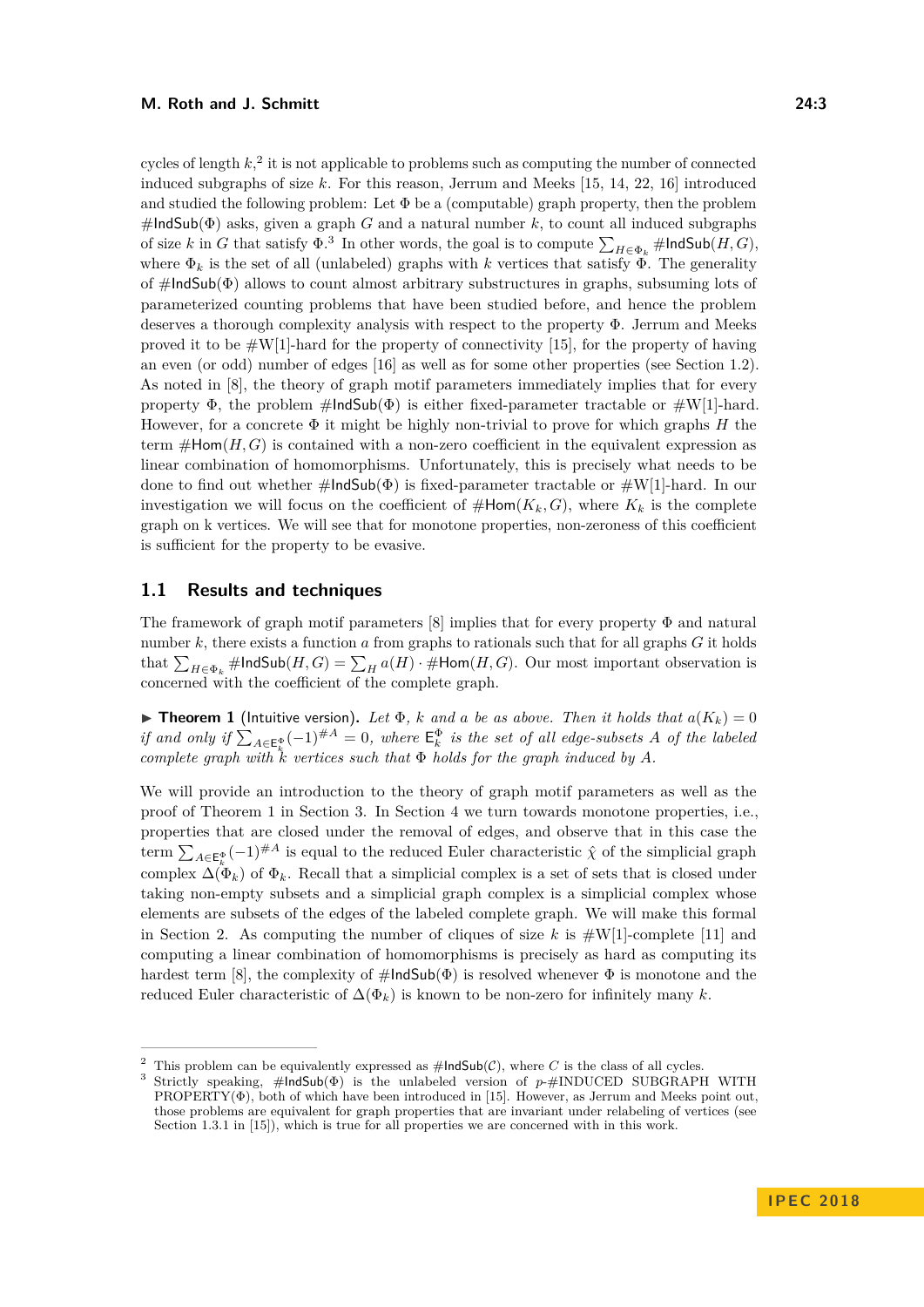## **24:4 Counting Induced Subgraphs: A Topological Approach to #W[1]-hardness**

<span id="page-3-0"></span>► Corollary 2. Let  $\Phi$  *be a monotone graph property such that*  $\hat{\chi}(\Delta(\Phi_k)) \neq 0$  *for infinitely many k. Then the problem*  $\#$ **lndSub**( $\Phi$ ) *is*  $\#W[1]$ *-hard.* 

We will also obtain a matching lower bound under the Exponential Time Hypothesis (ETH) if the set of all *k* for which  $\hat{\chi}(\Delta(\Phi_k)) \neq 0$  satisfies a certain density condition (see Section [2\)](#page-4-1).

The (reduced) Euler characteristic is well-understood for many graph complexes. For example, Chapt. 10.5 in the book of Jonsson [\[17\]](#page-13-7) provides a large list of graph properties, each of whose reduced Euler characteristics are non-zero infinitely often. For those properties Corollary [2](#page-3-0) is hence applicable. The study of the (reduced) Euler characteristic is, among others, motivated by Karp's famous evasiveness conjecture, stating that every non-trivial monotone graph property is evasive. A property  $\Phi_k$  on graphs with *k* vertices is evasive if every decision-tree algorithm that branches on the presence or absence of edges of a given graph *G* needs to perform  $\binom{k}{2}$  branches in the worst case to correctly decide whether  $\Phi_k$ holds on *G*. We refer the reader to Miller's survey [\[23\]](#page-13-8) for a detailed introduction. While the conjecture is still unresolved, there has been a major breakthrough due to Khan, Saks and Sturtevant [\[18\]](#page-13-9) who proved the conjecture to be true whenever *k* is a prime power. Their paper "A Topological Approach to Evasiveness" was, as the name suggests, the first one to use topological tools such as fixed-point complexes under group operations to prove evasiveness of a given graph complex. One of their results reads as follows:

**► Theorem 3** ([\[18\]](#page-13-9)<sup>[4](#page-3-1)</sup>). Let  $\Phi_k$  be a non-trivial monotone graph property. If  $\hat{\chi}(\Delta(\Phi_k)) \neq 0$ *then*  $\Phi_k$  *is evasive.* 

Unfortunately, the converse of this theorem does not hold. A counterexample is given in Chapt. 10.6 in Jonsson's book [\[17\]](#page-13-7). Nevertheless it turns out that some tools of the topological approach to evasiveness suit as well for a topological approach to  $\#W[1]$ -hardness of  $\#$ IndSub( $\Phi$ ). The most important ingredient in our proofs is a theorem that goes back to Smith [\[27\]](#page-13-10) (see also [\[24\]](#page-13-11) and Chapt. 3 in [\[3\]](#page-12-10)), intuitively stating that, given a simplicial complex  $\Delta$  and a *p*-power group  $\Gamma$  for some prime *p* that operates on the ground set of  $\Delta$  in a way that leaves the complex stable, it holds that  $\hat{\chi}(\Delta) \equiv \hat{\chi}(\Delta^{\Gamma}) \mod p$ , where  $\Delta^{\Gamma}$  is the fixed-point complex of  $\Delta$  with respect to Γ. Again, this will be made formal in Section [2.](#page-4-1) Applying this theorem to a rather simple group, we will be able to prove our main result which reads as follows:

<span id="page-3-2"></span>**FindSub(** $\Phi$ ) *is*  $\#W[1]$ -<br>**FindSub(** $\Phi$ ) *is*  $\#W[1]$ *hard and, assuming ETH, can not be solved in time*  $f(k) \cdot n^{o(k)}$  for any computable function f *if at least one of the following conditions is true*

- **1.** Φ *is false for odd cycles.*
- **2.** Φ *is true for odd anti-holes.*
- **3.** *There exists*  $c \in \mathbb{N}$  *such that for all H it holds that*  $\Phi(H) = 1$  *if and only if H is not c-edge-connected.*
- **4.** *There exists a graph F such that for all H it holds that*  $\Phi(H) = 1$  *if and only if there is no homomorphism from F to H.*

We remark that Rivest and Vuillemin [\[25\]](#page-13-12) implicitly proved that the reduced Euler characteristic of a graph complex does not vanish if the first condition is true. Furthermore

<span id="page-3-1"></span><sup>4</sup> In fact, Khan, Saks and Sturtevant show that any non-evasive complex is collapsible. However, every collapsible complex has a reduced Euler characteristic of zero (see e.g. [\[21\]](#page-13-13)). Hence the contraposition implies the theorem as stated.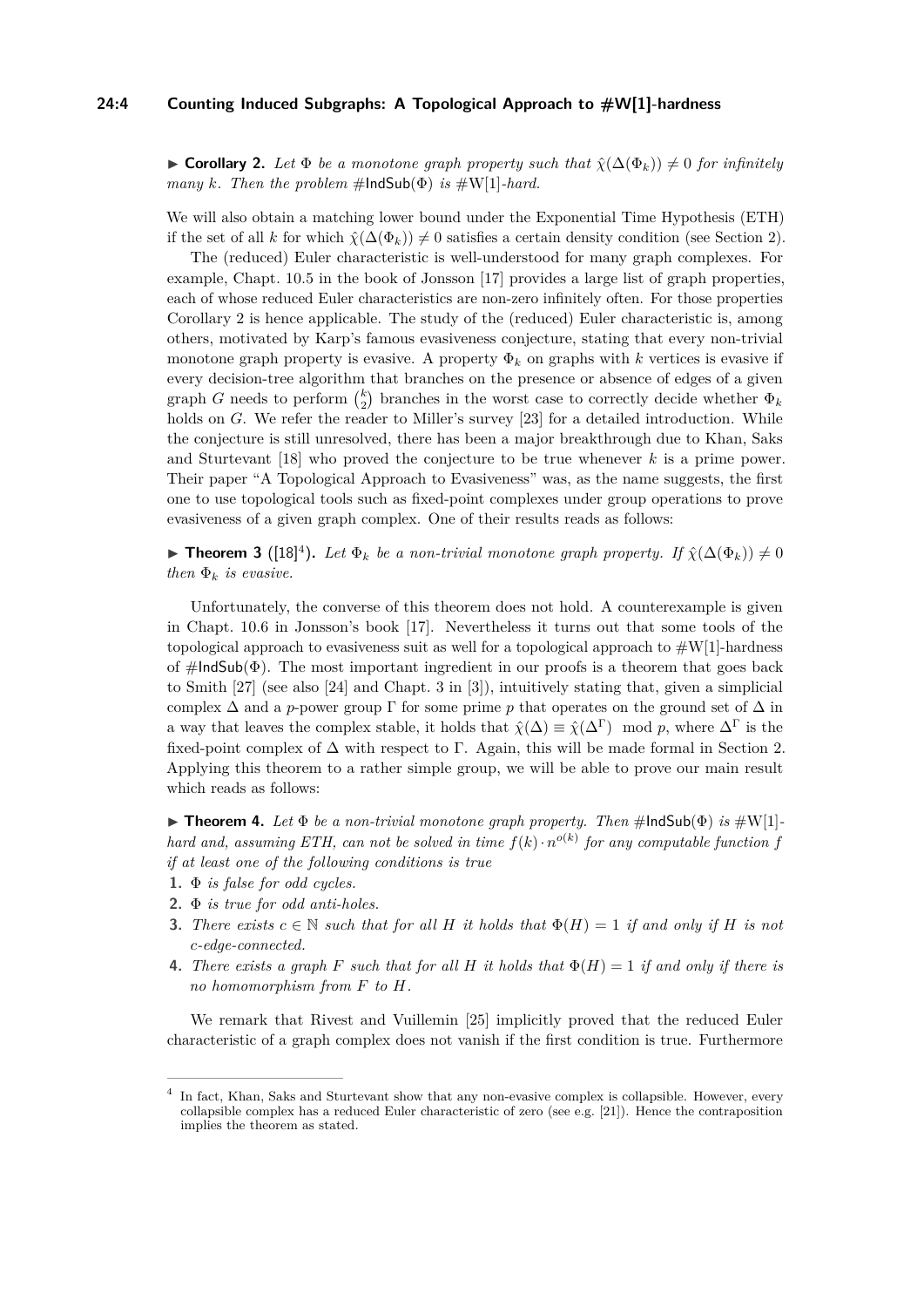#### **M. Roth and J. Schmitt 24:5**

we note that (non-)triviality of a monotone property needs to be defined with some care to exclude properties that depend only on the number of vertices of a graph. Details are given in Section [4.](#page-9-0) Examples of properties that satisfy the first condition are the ones of being bipartite, cycle-free, disconnected and non-hamiltonian. One example for the second condition is the property of having a chromatic number smaller or equal than half of the size of the graph (rounded up) and the third condition includes the properties of exclusion of a fixed complete graph as a subgraph.

In Section [5](#page-11-0) we turn to non-monotone properties and illustrate that Theorem [1](#page-2-2) itself is a useful criterion when it comes to establishing  $\#W[1]$ -hardness of  $\#IndSub(\Phi)$ . In particular, we will prove hardness whenever Φ is a non-trivial modularity constraint on the number of edges with respect to some prime or if  $\Phi$  enforces the presence of a fixed isolated subgraph.

## <span id="page-4-0"></span>**1.2 Related work**

Jerrum and Meeks introduced and studied the problem  $\#$ IndSub( $\Phi$ ) for the following proper-ties. In [\[15\]](#page-12-8) they prove the problem to be  $\#W[1]$ -hard if  $\Phi$  is the property of being connected. which immediately follows from Theorem [4](#page-3-2) as  $\#$ IndSub( $\Phi$ ) and  $\#$ IndSub( $\neg \Phi$ ) are equivalent<sup>[5](#page-4-2)</sup> and the property of being disconnected is monotone and false for every cycle. In [\[16\]](#page-13-6) hardness is established for the property of having an even (or odd) number of edges, which follows from Theorem [1](#page-2-2) as every term in the sum  $\sum_{A \in \mathsf{E}_k^{\Phi}} (-1)^{\#A}$  will have the same sign. In [\[14\]](#page-12-9) Jerrum and Meeks prove the problem to be  $\#W[1]$ -hard whenever the edge-density of graphs in  $\Phi_k$ grows asymptotically slower than  $k^2$  and in [\[22\]](#page-13-5) Meeks shows that whenever  $\Phi$  is co-monotone, i.e.,  $\neg \Phi$  is monotone, and the set of (edge-)minimal elements of  $\Phi$  has unbounded treewidth, the problem is hard as well. Those latter results are independent from ours in the sense that ours do not imply theirs and vice versa. One example of a property whose hardness does not follow from the results of Jerrum and Meeks is bipartiteness: The edge-densities of both, the properties of being bipartite and not bipartite grow asymptotically as fast as  $k^2$  and the edge-minimal non-bipartite graphs are odd cycles, hence having treewidth 2. However hardness for the property of being bipartite follows from the first condition of Theorem [4](#page-3-2) as odd cycles are not bipartite. Moreover, we point out that Meeks' reduction in [\[22\]](#page-13-5) uses the Excluded Grid Theorem and hence does not imply a tight lower bound under ETH. Finally we remark that due to space constraints some proofs are only sketched or omitted and we refer the interested reader to the related version of this paper.

# <span id="page-4-1"></span>**2 Preliminaries**

First we will introduce some basic notions. Given a finite set  $S$ , we write  $\#S$  for the cardinality of *S*. We say that a set  $K$  of natural numbers is *dense* if there exists a constant *c* > 0 such that for all but finitely many  $k \in \mathbb{N}$  there exists  $k' \in \mathcal{K}$  such that  $k \leq k' \leq c \cdot k$ . Given a function *a* from a (not necessarily finite) set *S* to rational numbers, the *support* of *a* is the set of elements  $s \in S$  such that  $a(s) \neq 0$ . We write  $\text{supp}(a)$  for the support of *a*. Given a natural number k, we write [k] for the set  $\{0, \ldots, k-1\}$ . Given a finite group  $\Gamma$  of order *p s* for some prime *p* and natural number *s*, we say that Γ is a *p*-*power group*.

<span id="page-4-2"></span><sup>&</sup>lt;sup>5</sup> We just need to substract one from  $\binom{n}{k}$  to get the other.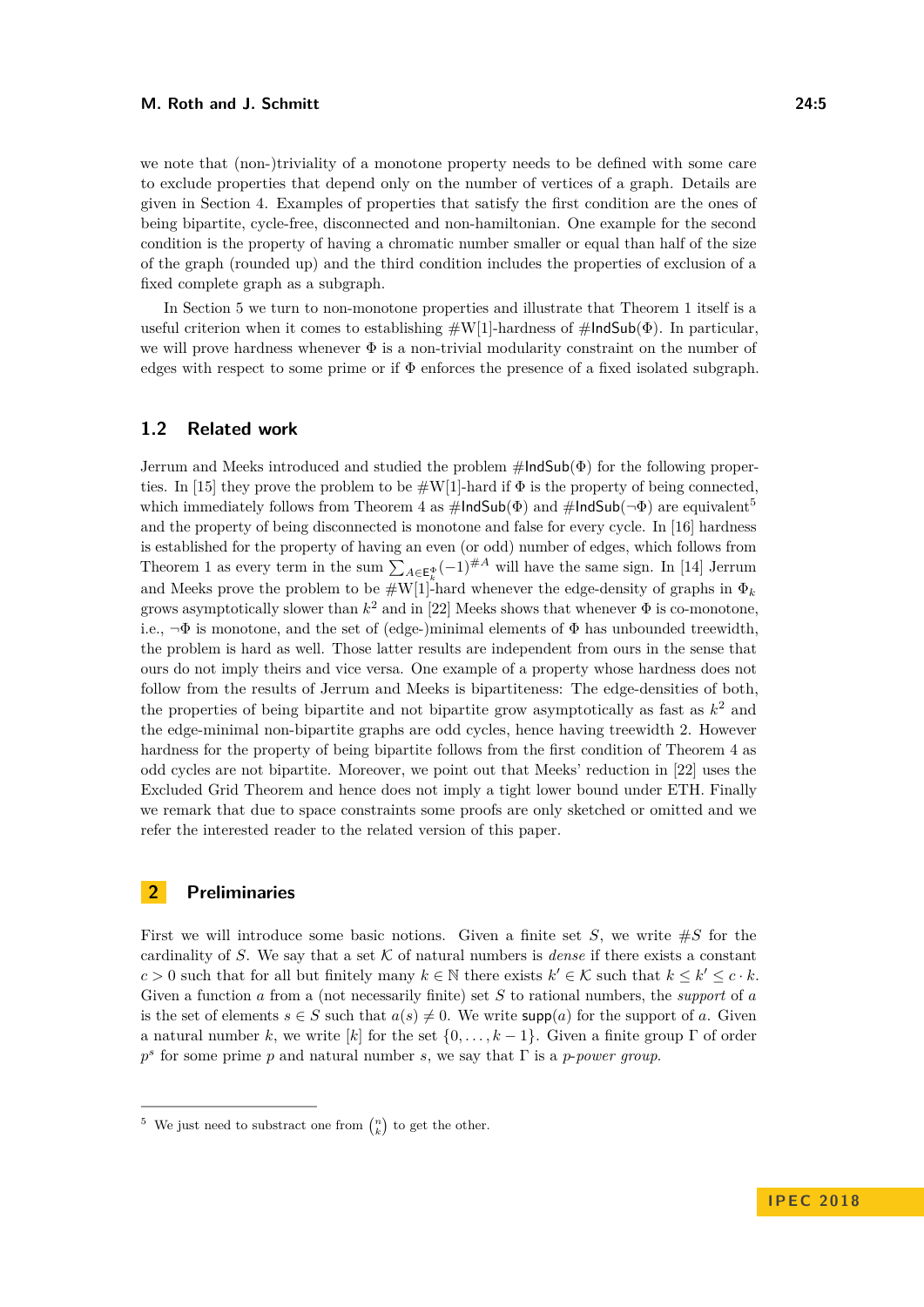## **24:6 Counting Induced Subgraphs: A Topological Approach to #W[1]-hardness**

#### **Graph theory**

In this work all graphs are considered to be undirected, simple and to not contain self-loops. Given a graph *G* we write  $V(G)$  for the vertices and  $E(G)$  for the edges of *G*. We denote the complete graph on  $\ell$  vertices as  $K_{\ell}$ . A *labeled* graph is a graph *G* with a bijective labeling  $\ell : V(G) \to [\#V(G)]$  of the vertices and we will sloppily identify vertices with their labels. A *subgraph* of *G* is a graph obtained from *G* by deleting vertices (including incident edges) and/or edges. Given a subset  $S \subseteq V(G)$ , the *induced subgraph*  $G[S]$  is the graph with vertices *S* and edges  $E(G) \cap S^2$ . A *homomorphism* from a graph *H* to a graph *G* is a function  $\varphi: V(H) \to V(G)$  that is edge-preserving, i.e. for every edge  $\{u, v\} \in E(H)$  it holds that  $\{\varphi(u), \varphi(v)\}\in E(G)$ . We write  $\text{Hom}(H, G)$  for the set of all homomorphisms from *H* to *G*. A homomorphism  $\varphi$  is called an *embedding* if  $\varphi$  is injective. We write  $\textsf{Emb}(H, G)$  for the set of all embeddings from *H* to *G*. An *isomorphism* from a graph *H* to a graph *G* is a bijective homomorphism. We say that *H* and *G* are *isomorphic*, denoted by  $H \cong G$ , if such an isomorphism exists and we denote  $G$  as the set of all (isomorphism types of) graphs. An *automorphism* of a graph *H* is an isomorphism from *H* to *H*. We write  $Aut(H)$  for the set of all automorphisms of *H*. An embedding  $\varphi$  from *H* to *G* is called a *strong embedding* if for all vertices  $u, v \in V(H)$  it holds that  $\{u, v\} \in E(H) \Leftrightarrow \{\varphi(u), \varphi(v)\} \in E(G)$ . We write  $StrEmb(H, G)$  for the set of all strong embeddings from *H* to *G*. Given graphs *H* and *G*, we write  $\mathsf{Sub}(H, G)$  for the set of all subgraphs of *G* that are isomorphic to *H* and  $\mathsf{IndSub}(H, G)$ for the set of all induced subgraphs of *G* that are isomorphic to *H*.

<span id="page-5-1"></span>**Fact 5.** For all graphs H and G it holds that  $\#\text{Emb}(H,G) = \#\text{Sub}(H,G) \cdot \#\text{Aut}(H)$  and *that*  $\#$ StrEmb $(H, G) = \#$ IndSub $(H, G) \cdot \#$ Aut $(H)$ .

A *graph property*  $\Phi$  is a function from graphs to  $\{0,1\}$  such that  $\Phi(G) = \Phi(G')$  whenever *G* and *G*<sup> $\prime$ </sup> are isomorphic. We say that  $\Phi$  holds on *G* if  $\Phi(G) = 1$  and we are not going not distinguish between  $\Phi$  and the set of graphs for which  $\Phi$  holds as this will be clear from the context. We write  $\Phi_k$  for the set of all (isomorphism types of) graphs with k vertices on which  $\Phi$  holds. For technical reasons we define  $E_k^{\Phi}$  to be the set of all edge-subsets *A* of the labeled complete graph with  $k$  vertices such that  $\Phi$  holds on the graph with the same vertices and edges *A*. A graph property is called *monotone* if it is closed under the removal of edges, that is, if  $G'$  is obtained from  $G$  by removing edges and  $\Phi$  holds for  $G$ , then  $\Phi$  holds for  $G'$  as well. A property is called *co-monotone* if its complement is monotone<sup>[6](#page-5-0)</sup>.

### **Transformation groups and simplical (graph) complexes**

Let  $\Omega$  be a finite set. A *simplicial complex* over the ground set  $\Omega$  is a set  $\Delta$  of non-empty subsets of  $\Omega$  such that whenever a set *A* is contained in  $\Delta$  and  $A'$  is a non-empty subset of  $A$ , then  $A'$  is contained in  $\Delta$  as well. An element  $A$  of  $\Delta$  is called a *simplex* and the *dimension* of *A*, denoted as  $\dim(A)$ , is defined to be  $#A - 1$ . The *Euler characteristic*  $\chi$  of a simplical complex  $\Delta$  is defined to be  $\chi(\Delta) := \sum_{i \geq 0} (-1)^i \cdot \# \{ A \in \Delta \mid \dim(A) = i \}$  and the *reduced Euler characteristic* of  $\Delta$  is defined to be  $\hat{\chi}(\Delta) := 1 - \chi(\Delta)$ .

► **Fact 6.**  $\hat{\chi}(\Delta) = \sum_{i \geq 0} (-1)^i \cdot \# \{ A \in \Delta \cup \{ \emptyset \} \mid \# A = i \}.$ 

Given a simplicial complex  $\Delta$  and a finite group  $\Gamma$  that operates on the ground set  $\Omega$  of  $\Delta$ , we say that  $\Delta$  is a Γ-*simplicial complex* if the induced action of Γ on subsets of  $\Omega$ 

<span id="page-5-0"></span> $6\,$  We remark that in some literature, e.g. [\[22,](#page-13-5) [25\]](#page-13-12), the notions of monotonicity and co-monotonicity are reversed.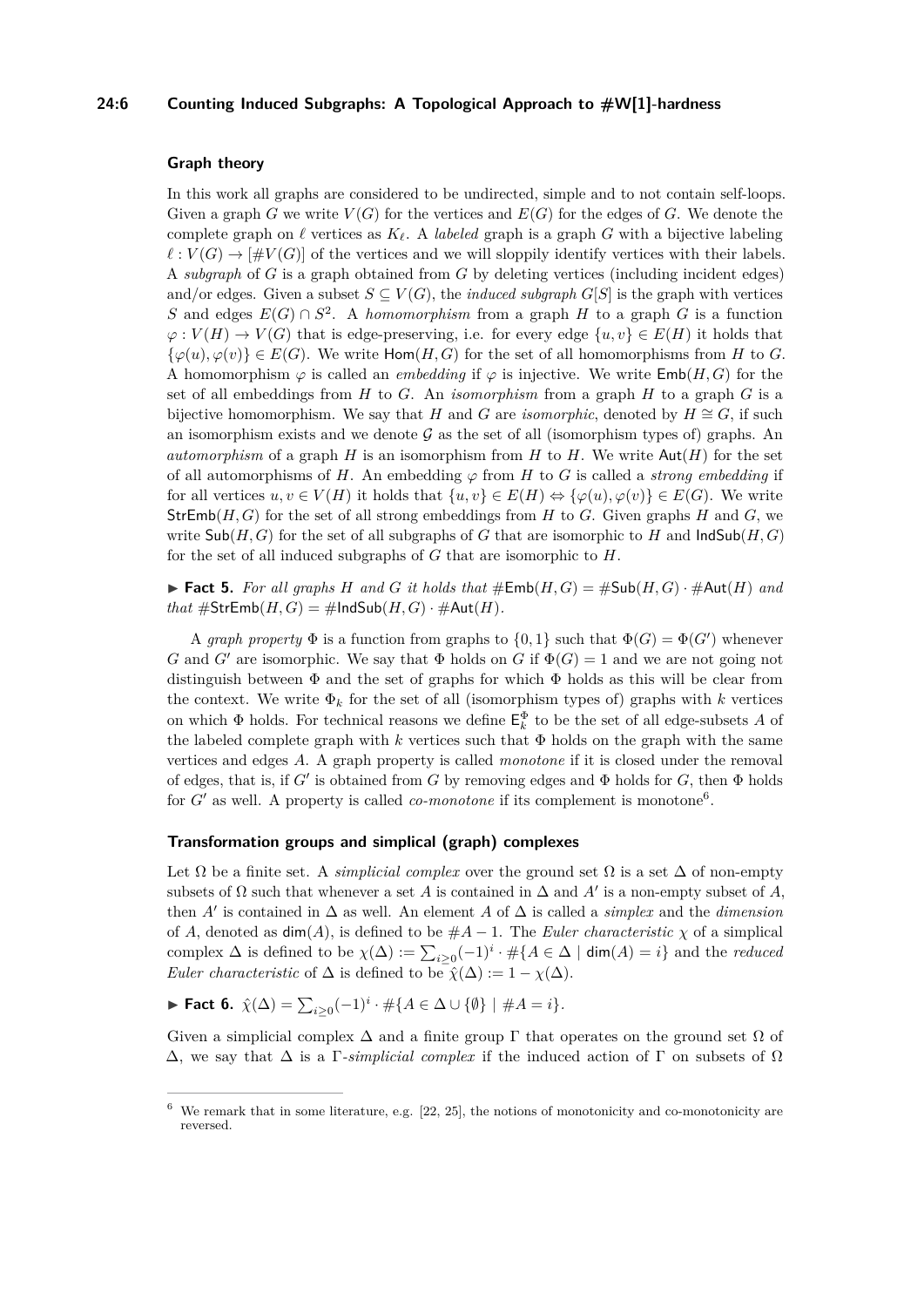preserves  $\Delta$ . More precisely, if  $A \in \Delta$  and  $g \in \Gamma$  then the set  $g \triangleright A := \{g \triangleright a \mid a \in A\}$  is contained in ∆ as well. If this is the case we can define the *fixed-point complex* ∆<sup>Γ</sup> as follows. Let  $\mathcal{O}_1, \ldots, \mathcal{O}_k$  be the orbits of  $\Omega$  with respect to  $\Gamma$ . Then

$$
\Delta^{\Gamma} := \left\{ S \subseteq \{1, \ldots, k\} \; \middle| \; S \neq \emptyset \land \bigcup_{i \in S} \mathcal{O}_i \in \Delta \right\}
$$

The following theorem, which is due to Smith [\[27\]](#page-13-10) (see also [\[24\]](#page-13-11) and Chapt. 3 in [\[3\]](#page-12-10)), will be of crucial importance in Section [4.](#page-9-0)

<span id="page-6-1"></span>**Find 7.** Let  $\Gamma$  *a group of order*  $p^s$  *for some prime p and natural number s and let*  $\Delta$ *be a* Γ*-simplicial complex. Then*  $\chi(\Delta) \equiv \chi(\Delta^{\Gamma})$  mod *p and hence*  $\hat{\chi}(\Delta) \equiv \hat{\chi}(\Delta^{\Gamma})$  mod *p*.

Now let  $\Phi$  be a monotone graph property. Then  $\mathsf{E}_k^{\Phi} \setminus \{\emptyset\}$  is a simplicial complex, called the *graph complex* of  $\Phi_k$ . The ground set is the set of all edges of the complete labeled graph  $K_k$ on *k* vertices and we emphasize  $\mathsf{E}_k^{\Phi} \setminus \{\emptyset\}$  being a simplicial complex for monotone properties by denoting it as  $\Delta(\Phi_k)$ . If  $\Gamma$  is any permutation group on the set [k] then  $\Gamma$  induces a group operation on the ground set of  $\Phi_k$ , i.e. the edges of the labeled complete graph of size k, by relabeling the vertices according to the group element. In particular,  $\Delta(\Phi_k)$  is a Γ-simplicial complex as  $\Phi_k$  is invariant under relabeling of vertices. We write  $\Delta^{\Gamma}(\Phi_k)$  for the fixed-point complex  $\Delta(\Phi_k)^{\Gamma}$  under this operation.

## **Parameterized (counting) complexity**

We will follow the definitions of Chapt. 14 of the textbook of Flum and Grohe [\[12\]](#page-12-11). A *parameterized counting problem* is a function  $F: \{0,1\}^* \to \mathbb{N}$  together with a computable parameterization  $\kappa : \{0,1\}^* \to \mathbb{N}$ .  $(F,\kappa)$  is called *fixed-parameter tractable* (FPT) if there exists a deterministic algorithm A and a computable function *f* such that A computes *F* in time  $f(\kappa(x)) \cdot |x|^{O(1)}$  for any input *x*. Given two parameterized counting problems  $(F, \kappa)$ and  $(F', \kappa')$ , a *parameterized Turing reduction* from  $(F, \kappa)$  to  $(F', \kappa')$  is an FPT algorithm w.r.t.  $\kappa$  that has oracle access to  $F'$  and that on input *x* computes  $F(x)$  with the additional restriction that there exists a computable function  $q$  such that for any oracle query  $y$  it holds that  $\kappa'(y) \leq g(\kappa(x))$ . We write  $(F, \kappa) \leq^T_P (F', \kappa')$ .

The parameterized counting problem #Clique aks, given a graph *G* and a natural number *k*, to compute the number of complete subgraphs of size *k* in *G* and the problem is parameterized by *k*. The class  $\#W[1]$  contains all problems  $(F, \kappa)$  such that  $(F, \kappa) \leq^T_P \# \text{Clique holds.}$ Given a recursively enumerable class of graphs  $H$  the problems  $\#Hom(\mathcal{H})$ ,  $\#Emb(\mathcal{H})$ ,  $\#\text{Sub}(\mathcal{H})$ ,  $\#\text{StrEmb}(\mathcal{H})$  and  $\#\text{IndSub}(\mathcal{H})$  ask, given a graph  $H \in \mathcal{H}$  and an arbitrary (unlabeled) graph *G*, to compute  $\#Hom(H, G)$ ,  $\#Emb(H, G)$ ,  $\#Sub(H, G)$ ,  $\#StrEmb(H, G)$ and  $\#$ IndSub(*H, G*), respectively. All problems are parameterized by |*H*|. As stated in the introduction, there are dichotomy results for each of the aforementioned problems [\[10,](#page-12-2) [13,](#page-12-3) [9,](#page-12-4) [7\]](#page-12-5). We emphasize on the following, which is crucial for the framework of graph motif parameters.

 $\triangleright$  **Theorem 8** ([\[10,](#page-12-2) [13\]](#page-12-3)). *The problem* #Hom(*H*) *is fixed-parameter tractable if there exists*  $b \in \mathbb{N}$  *such that the treewidth*<sup>[7](#page-6-0)</sup> *of every graph in* H *is bounded by b. Otherwise, the problem*  $is \#W[1]$ *-hard.* 

<span id="page-6-0"></span><sup>7</sup> We remark that the graph parameter of treewidth is not used explicitely in this work. Hence we refer the reader e.g. to Chapt. 11 in [\[12\]](#page-12-11).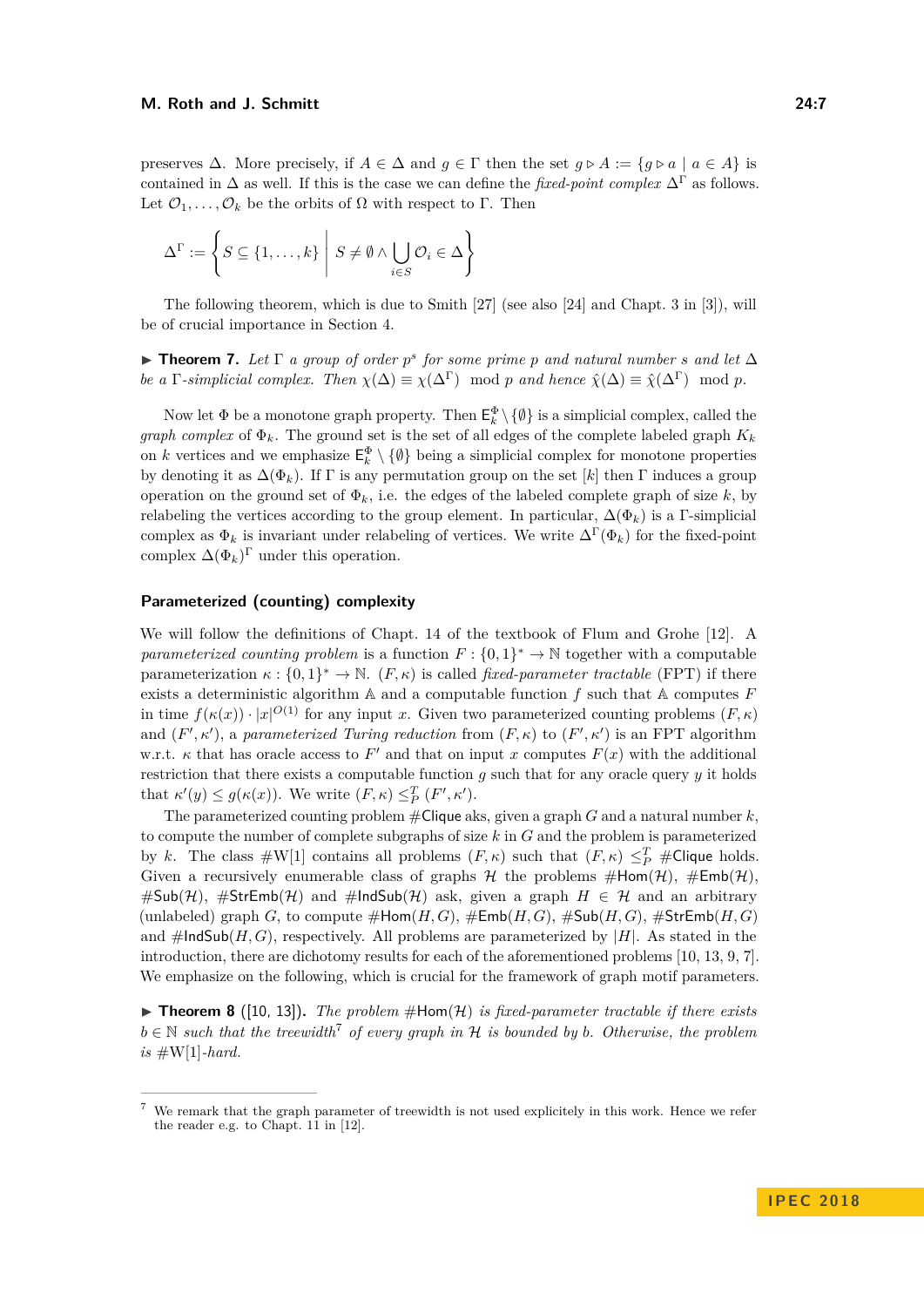## **24:8 Counting Induced Subgraphs: A Topological Approach to #W[1]-hardness**

In this work we deal with a generalization of  $\#$ IndSub(H). Let  $\Phi$  be a computable graph property. The problem  $\#$ IndSub( $\Phi$ ) asks, given a graph *G* and a number  $k \in \mathbb{N}$  to compute  $\sum_{H \in \Phi_k}$ #IndSub $(H, G)$ . The parameter is *k*.

# <span id="page-7-0"></span>**3 Graph motif parameters**

In [\[8\]](#page-12-7) Curticapean, Dell and Marx generalized the problem  $\#\text{Hom}(\mathcal{H})$  to linear combinations, called *graph motif parameters*. To this end, let A be a recursively enumerable set of functions  $a: \mathcal{G} \to \mathbb{Q}$  such that supp(*a*) is finite. Then the problem #Hom(*A*) asks, given  $a \in \mathcal{A}$ and a graph *G*, to compute  $\sum_{H \in \mathcal{G}} a(H) \cdot \#Hom(H, G)$ . The parameter is the description length of *a*, denoted by  $|a|$ . Their main result states that computing a linear combination of homomorphisms is as hard as computing all terms with non-zero coefficients:

<span id="page-7-1"></span> $\triangleright$  **Theorem 9** ([\[8\]](#page-12-7)). *There exists a deterministic algorithm that, on input a function*  $a : \mathcal{G} \to \mathbb{Q}$  *with finite support, a graph*  $F \in \text{supp}(a)$  *and a graph*  $G$  *and given oracle*  $access\ to\ the\ function\ G\ \mapsto\ \sum_{H\in\mathcal{G}}a(H)\cdot\#\text{Hom}(H,G),\ complex\ \#\text{Hom}(F,G)\ \ in\ \ time$  $g(|a|) \cdot \# V(G)^{O(1)}$  and additionally satisfies that the number of vertices of every graph  $G'$ *for which the oracle is queried is of size bounded by*  $\max_{H \in \text{supp}(a)} #V(H) \cdot #V(G)$ .

Using this result, Curticapean, Dell and Marx proved that the problem  $\#Hom(\mathcal{A})$  is fixed-parameter tractable if there is a constant upper bound on the treewidth of all graphs that occur in the support of a function  $a \in \mathcal{A}$ , and  $\#W[1]$ -hard otherwise. After that they showed that all of the problems  $#Emb(\mathcal{H}), #StrEmb(\mathcal{H}), \dots$  are expressible as linear combinations of homomorphisms, immediately implying the existence of dichotomy results for those problems. However, establishing a concrete criterion for fixed-parameter tractability requires to find out which graphs are contained in the support of a function *a* when the problem is translated to a linear combination of homomorphisms, and this can be highly non-trivial.

In what follows, we will establish a concrete criterion for properties Φ such that the coefficient of  $K_k$  is non-zero when the function  $G \mapsto \sum_{H \in \Phi_k} \#$ IndSub $(H, G)$  is translated to a linear combination of homomorphisms. This is motivated by the fact that, in this case, Theorem [9](#page-7-1) allows us to compute the number  $\#\text{Hom}(K_k, G)$  which is equal to k! times the number of cliques of size *k* in *G*. As  $\#$  Clique can not be solved in time  $f(k) \cdot \# V(G)^{o(k)}$ for any computable function *f* under the Exponential Time Hypothesis [\[5,](#page-12-12) [6\]](#page-12-13), we will not only obtain  $\#W[1]$ -hardness but also a tight lower bound under the lense of fine-grained complexity theory.

<span id="page-7-3"></span> $\triangleright$  **Theorem [1](#page-2-2)0** (Theorem 1 restated). Let  $\Phi$  be a graph property, let k be a non-zero natural *number and let*  $a: \mathcal{G} \to \mathbb{Q}$  *be the function such that for all graphs*  $G$  *the following is true* 

$$
\sum_{H \in \Phi_k} \# \text{IndSub}(H, G) = \sum_H a(H) \cdot \# \text{Hom}(H, G) \, .
$$

*Then*  $|k| \cdot a(K_k)| = |\sum_{A \in \mathsf{E}_k^{\Phi}} (-1)^{\#A}|.$ 

**Proof.** Using the principle of inclusion-exclusion we can express the number of strong embeddings in terms of the number of embeddings (see e.g. Chapt. 5.2.3 in [\[20\]](#page-13-4)):

<span id="page-7-2"></span>#StrEmb(H, G) = 
$$
\sum_{\substack{H' \supseteq H \\ V(H) = V(H')}} (-1)^{\#E(H') - \#E(H)} \cdot \#Emb(H', G),
$$
 (3)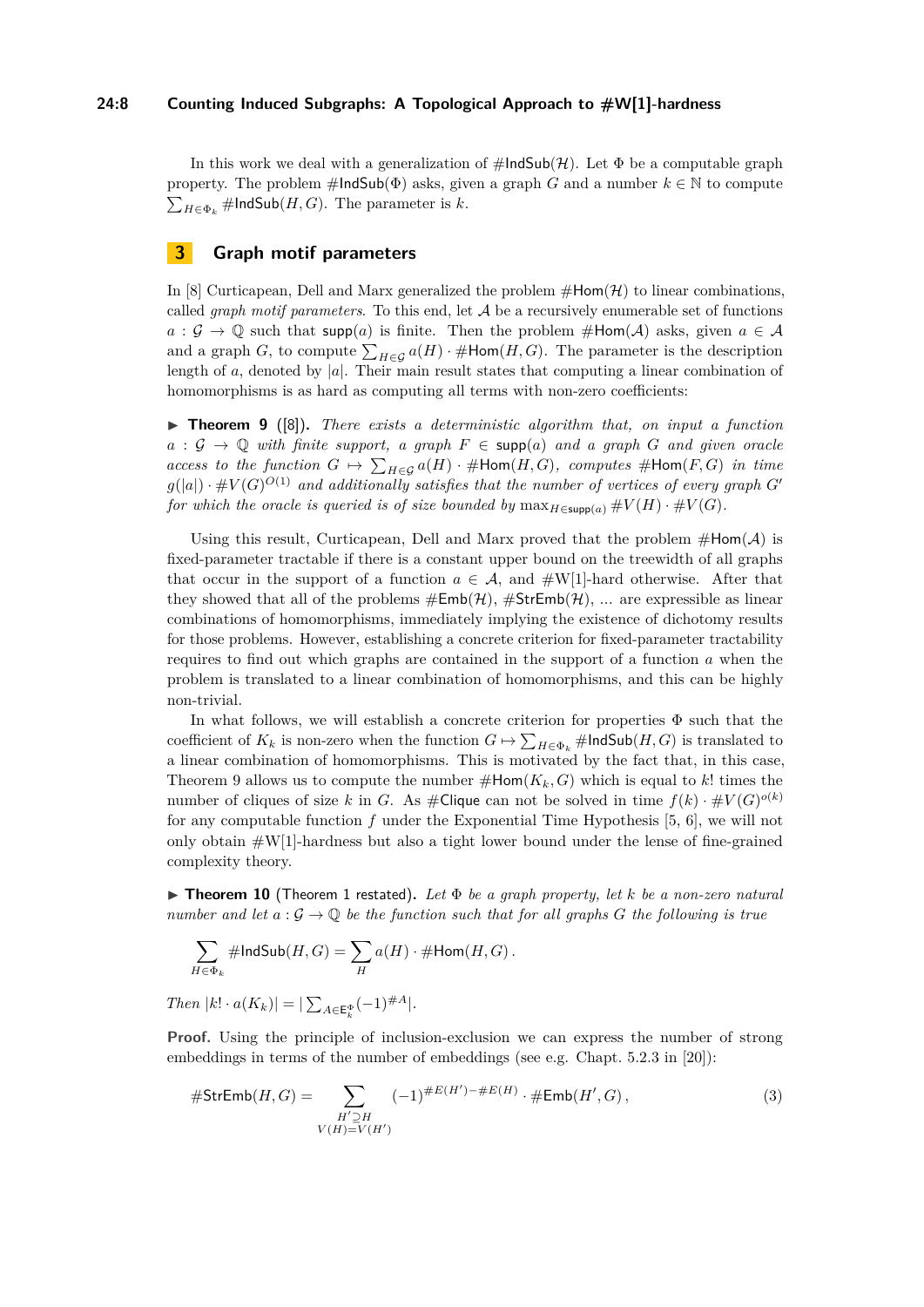#### **M. Roth and J. Schmitt 24:9**

where  $H'$  ranges over all graphs obtained from  $H$  by adding edges. Next we collect terms in [\(3\)](#page-7-2) that correspond to isomorphic graphs. To this end we let  $\# \{ H' \supseteq H \}$  denote the number of possibilities to add edges to  $H$  such that the resulting graph is isomorphic to  $H'$ . Note that  $\# \{ K_k \supseteq H \} = 1$  if *H* has *k* vertices. We obtain

<span id="page-8-1"></span>
$$
#StrEmb(H, G) = \sum_{H' \in \mathcal{G}} (-1)^{\#E(H') - \#E(H)} \cdot \# \{H' \supseteq H\} \cdot \#Emb(H', G). \tag{4}
$$

Next we translate the number of embeddings to a linear combination of homomorphisms. This can be done using Möbius inversion<sup>[8](#page-8-0)</sup> (see [\[8\]](#page-12-7) or Chapt. 5.2.3 in [\[20\]](#page-13-4)):

<span id="page-8-4"></span>
$$
\# \operatorname{Emb}(H', G) = \sum_{\rho \ge \emptyset} \mu(\emptyset, \rho) \cdot \# \operatorname{Hom}(H'/\rho, G), \tag{5}
$$

where the sum and the Möbius function  $\mu$  are over the partition lattice of  $V(H')$  and  $H'/\rho$ is obtained from  $H'$  by contracting every pair of vertices that is contained in the same block in  $\rho$ . We observe that the coefficient of  $\#Hom(K_k, G)$  in the above sum is  $\mu(\emptyset, \emptyset) = 1$  if  $H'$ is isomorphic to  $K_k$  and zero otherwise as every vertex contraction of a graph with  $k$  vertices that is not the complete graph can not result in the complete graph with *k* vertices. Hence the coefficient of  $\# \text{Hom}(K_k, G)$  in Equation [\(4\)](#page-8-1) is precisely  $(-1)^{\#E(K_k)-\#E(H)}$ . Next we use Fact [5](#page-5-1) and obtain that

<span id="page-8-2"></span>
$$
\sum_{H \in \Phi_k} \# \text{IndSub}(H, G) = \sum_{H \in \Phi_k} \# \text{StrEmb}(H, G) \cdot \# \text{Aut}(H)^{-1}.
$$
 (6)

It follows that the coefficient  $a(K_k)$  of  $\#Hom(K_k, G)$  in Equation [\(6\)](#page-8-2) satisfies

$$
a(K_k) = \sum_{H \in \Phi_k} (-1)^{\#E(K_k) - \#E(H)} \cdot \#Aut(H)^{-1} \,. \tag{7}
$$

We now multiply this equation by  $k!$ , which we interpret as the number  $\#\text{Sym}_k$  of elements of the symmetric group of the *k* vertices. Taking also the absolute value on both sides allows us to drop the constant factor  $(-1)^{\#E(K_k)}$  and we obtain

<span id="page-8-3"></span>
$$
|k! \cdot a(K_k)| = \left| \sum_{H \in \Phi_k} (-1)^{\#E(H)} \cdot \frac{\# \text{Sym}_k}{\# \text{Aut}(H)} \right|.
$$
 (8)

For any graph *H* in the above sum choose a set  $A_0$  of edges of the labeled complete graph  $K_k$ on *k* vertices such that the corresponding subgraph  $G(A_0)$  is isomorphic to *H*. The group  $\mathsf{Sym}_k$  acts on the vertices and thus on the edges of  $K_k$  and by the definition of a graph automorphism, the stabilizer of the set  $A_0$  has exactly  $\#\text{Aut}(H)$  elements. On the other hand the orbit of  $A_0$  under  $\textsf{Sym}_k$  is the collection of all sets *A* such that  $G(A) \cong H$ . By the Orbit Stabilizer theorem we have  $\frac{\# \text{Sym}_k}{\# \text{Aut}(H)} = \# \{ A \subseteq E(K_k) \mid G(A) \cong H \}.$  Inserting in equation [\(8\)](#page-8-3) we obtain  $|k| \cdot a(K_k)| = |\sum_{H \in \Phi_k} \sum_{\substack{A \subseteq E(K_k) \\ G(A) \cong H}}$  $(-1)^{\#E(H)}$ | = |  $\sum_{A \in \mathsf{E}_k^{\Phi}} (-1)^{\#A}$ |. **■** 

Theorem [10](#page-7-3) implies the following sufficient criterion for hardness of  $\#IndSub(\Phi)$  which we will use in the remainder of the paper.

<span id="page-8-0"></span><sup>&</sup>lt;sup>8</sup> We omit the formal introduction to Möbius inversion as we will only need that  $\mu(\emptyset, \emptyset) = 1$ . We refer the interested reader to [\[20\]](#page-13-4), where the concept is introduced and Equation [\(5\)](#page-8-4) is proved.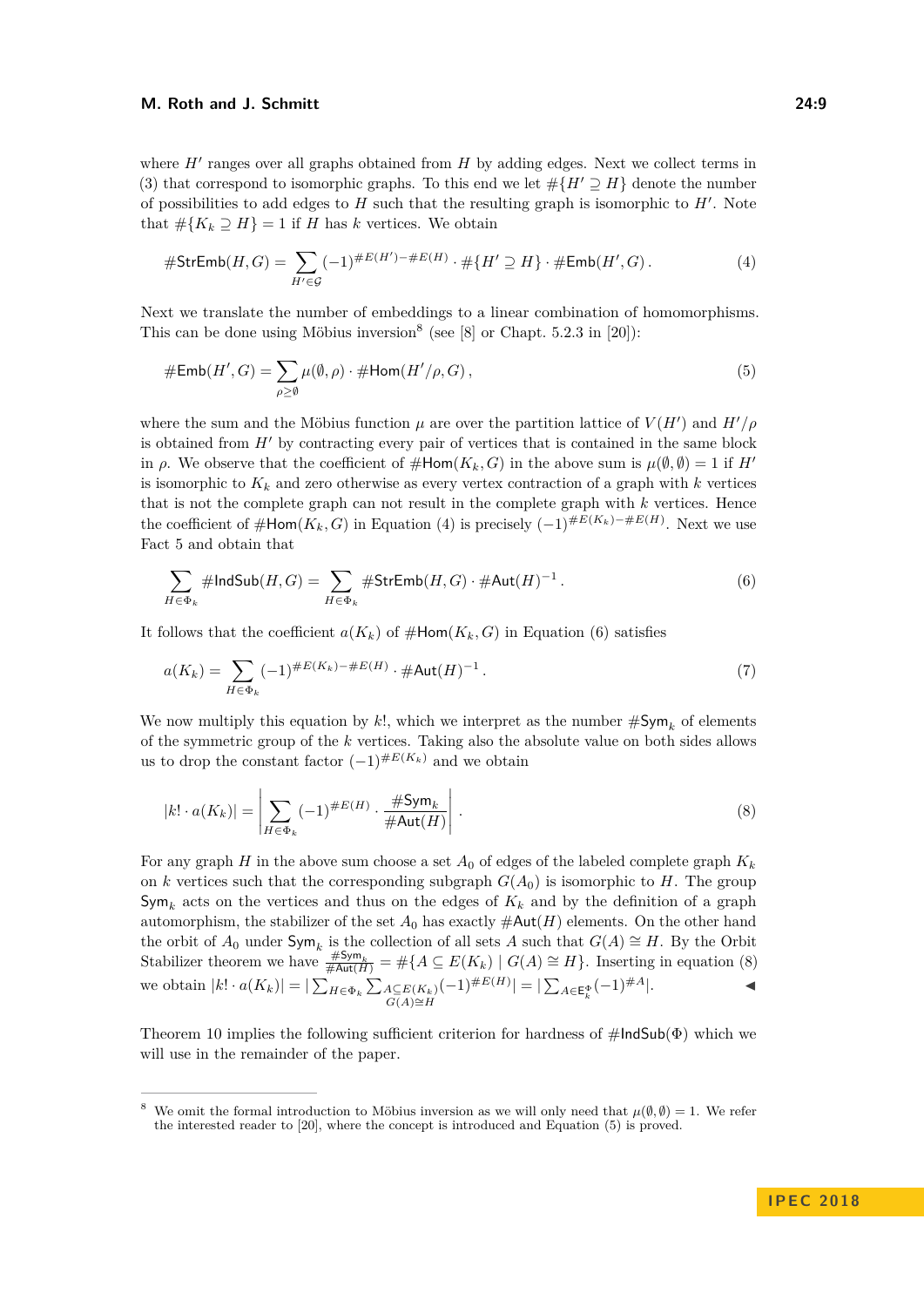## **24:10 Counting Induced Subgraphs: A Topological Approach to #W[1]-hardness**

<span id="page-9-3"></span>► Corollary 11. Let  $\Phi$  *be a graph property and let*  $K = \{k \in \mathbb{N} \mid \sum_{A \in \mathsf{E}_k^{\Phi}} (-1)^{\#A} \neq 0\}$ . If  $K$ *is infinite, then*  $\#$ IndSub( $\Phi$ ) *is*  $\#W[1]$ *-hard. If additionally* K *is dense,*  $\#$ IndSub( $\Phi$ ) *can not be solved in time*  $f(k) \cdot #V(G)^{o(k)}$  *for any computable function f, unless ETH fails.* 

Due to space constraints the proof is deferred to the related version of the paper. However, let us give the rough idea: By Theorem [9](#page-7-1) and Theorem [10](#page-7-3) there exists a (tight) reduction from the problem  $\#\text{Clique}(\mathcal{K})$  of counting cliques of size k where  $k \in \mathcal{K}$  is promised.

As  $K$  is infinite we can apply a standard technique using colors and the inclusionexclusion principle to reduce  $\#\text{Clique to } \#\text{Clique}(\mathcal{K})$ , the former of which is  $\#\text{W}[1]$ -complete and, assuming ETH, cannot be solved in time  $f(k) \cdot n^{o(k)}$  for any computable function *f* [\[5,](#page-12-12) [6\]](#page-12-13). This immediately yields  $\#W[1]$ -hardness of  $\#Clique(\mathcal{K})$  and hence  $\#IndSub(\Phi)$ . If additionally  $K$  is dense, the reduction is tight and the lower bound under ETH transfers as well.

## <span id="page-9-0"></span>**4 Monotone properties**

Recall that monotone graph properties are closed under the removal of edges. In what follows we assume every monotone graph property to hold on the independent set, i.e., the graph containing no edges, because otherwise the property would be trivially false. For technical reasons we say that a property is *non-trivial* if it is false on  $K_k$  for all but finitely many  $k \in \mathbb{N}$ .<sup>[9](#page-9-1)</sup> Due to space constraints we might omit or only sketch proofs and defer the details to the related version of the paper. We start by refining Theorem [10](#page-7-3) for monotone properties.

<span id="page-9-2"></span>I **Lemma 12.** *Let* Φ *be a monotone graph property and let k be a non-zero natural number. Then it holds that*  $\sum_{A \in \mathsf{E}_k^{\Phi}} (-1)^{\#A} = \hat{\chi}(\Delta(\Phi_k)).$ 

<span id="page-9-4"></span>I **Corollary 13** (Corollary [2](#page-3-0) restated)**.** *Let* Φ *be a monotone graph property and let*

 $\mathcal{K} = \{k \in \mathbb{N} \mid \hat{\chi}(\Delta(\Phi_k)) \neq 0\}.$ 

*If* K *is infinite, then* #IndSub(Φ) *is* #W[1]*-hard. If additionally* K *is dense,* #IndSub(Φ) *can not be solved in time*  $f(k) \cdot #V(G)^{o(k)}$  *for any computable function f, unless ETH fails.* 

**Proof.** Follows immediately from Lemma [12](#page-9-2) and Corollary [11.](#page-9-3)

The above criterion yields hardness of  $\#$ IndSub( $\Phi$ ) for every monotone graph property  $\Phi$ whose graph complex is well-understood with respect to the (reduced) Euler characteristic. The thesis of Jonsson (see Chapt. 10.5 in [\[17\]](#page-13-7)) provides a large list of graph complexes including e.g. disconnectivity, colorability and coverability, only to name a few, whose reduced Euler characteristics are non-zero infinitely often and to which Corollary [13](#page-9-4) is hence applicable. We would also like to point out the work of Chakrabarti, Khot and Shi [\[4\]](#page-12-14) who proved the reduced Euler characteristic of a large family of graph complexes to be odd. Their result will be used to prove the fourth condition of Theorem [4](#page-3-2) and reads as follows — we state it in terms of homomorphisms.

<span id="page-9-5"></span>**Lemma 14** ([\[4\]](#page-12-14)). Let F be a graph and let  $\Phi^{[F]}$  be the graph property that holds true *on a graph G if and only if*  $\text{Hom}(F, G) = \emptyset$ , *i.e., there is no homomorphism from F to G*. *Furthermore let*  $T_F := \min\{2^{2^t} - 1 \mid 2^{2^t} \ge #V(F)\}$  and let  $k \in \mathbb{N}$  such that  $k \equiv 1 \mod T_F$ . *Then it holds that*  $\chi(\Phi_k^{[F]}) \equiv 0 \mod 2$  *and hence*  $\hat{\chi}(\Phi_k^{[F]}) \equiv 1 \mod 2$ *.* 

<span id="page-9-1"></span><sup>&</sup>lt;sup>9</sup> This is required to exlude properties like  $\Phi(G) = 0 \Leftrightarrow \#V(G) \equiv 1 \mod 2$  which indeed is monotone as it is closed under the removal of edges.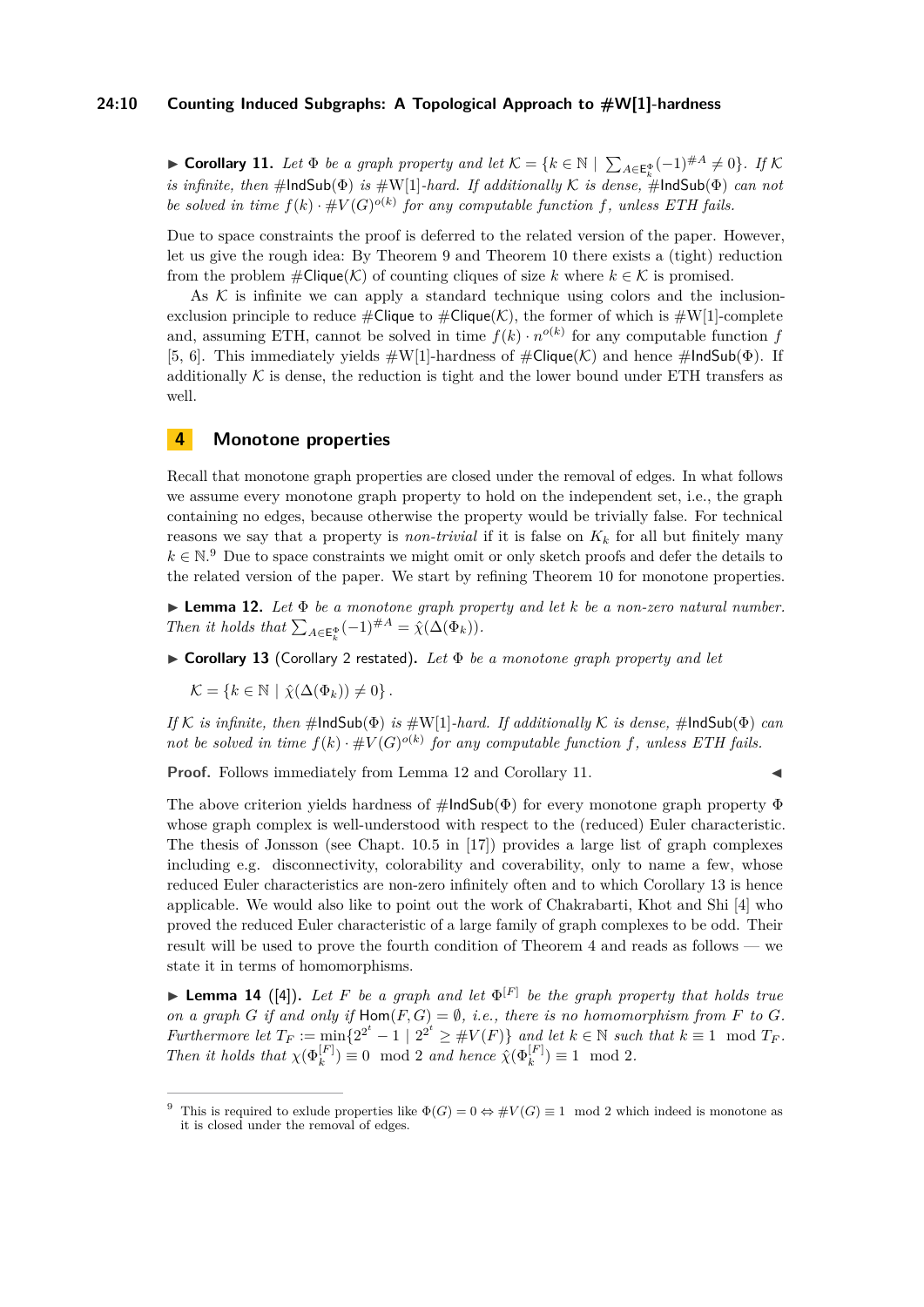<span id="page-10-2"></span>

**Figure 1** Non-empty unions of orbits on the operation of  $\mathbb{Z}_7$  on the edge set of the labeled graph with 7 vertices. If  $\Phi$  is trivially true then  $\Delta^{Z_7}(\Phi_7)$  contains all of the above subsets of orbits. If  $\Phi$  holds only for bipartite graphs then none of the above subsets is contained in  $\Delta^{\mathbb{Z}_7}(\Phi_7)$ . If  $\Phi$  is planarity then  $\Delta^{Z_7}(\Phi_7) = \{O_1, O_2, O_3\}$ . More exotically, if  $\Phi$  is the property of not being 5-edge-connected then  $\Delta^{\mathbb{Z}7}(\Phi_7)$  contains every subset of orbits except for  $\mathcal{O}_1 \cup \mathcal{O}_2 \cup \mathcal{O}_3$ .

Unfortunately, as the proof of the above lemma shows, it is often quite tedious to argue about the (reduced) Euler characteristic of the graph complex induced by a more complicated property  $\Phi$  and hence proving hardness of  $\#$ IndSub( $\Phi$ ). In the remainder of this section we will therefore demonstrate that Corollary [13](#page-9-4) together with Theorem [7](#page-6-1) yields a fruitful topological approach to prove  $\#W[1]$ -hardness and conditional lower bounds for  $\#$ lndSub( $\Phi$ ), given that  $\Phi$  is a monotone graph property. We outline the approach in the following lemma.

<span id="page-10-0"></span>I **Lemma 15.** *Let* Φ *be a monotone graph property, let* K *be an infinite subset of* N *and let*  $\Gamma = {\{\Gamma_k \mid k \in \mathcal{K}\}}$  *be a set of permutation groups such that for every*  $k \in \mathcal{K}$  *the group*  $\Gamma_k$ *is a*  $p_k$ *-power group for some prime*  $p_k$ *. If*  $\hat{\chi}(\Delta^{\Gamma}(\Phi_k)) \not\equiv 0 \mod p_k$  holds for every  $k \in \mathcal{K}$ *then*  $\#$ **lndSub**( $\Phi$ ) *is*  $\#W[1]$ *-hard. If additionally*  $K$  *is dense,*  $\#$ **lndSub**( $\Phi$ ) *can not be solved in time*  $f(k) \cdot #V(G)^{o(k)}$  *for any computable function f, unless ETH fails.* 

**Proof.** Follows immediately from Corollary [13](#page-9-4) and Theorem [7.](#page-6-1)

Intuitively, Lemma [15](#page-10-0) states that instead of analyzing  $\hat{\chi}(\Delta(\Phi_k))$  which might be tedious, it suffices to prove that the reduced Euler characteristic of the fixed-point complex of  $\Delta(\Phi_k)$ with respect to a *p*-power group is not 0 modulo *p*. For our purposes it will suffice to use the groups  $\mathbb{Z}_p$  for prime numbers p, explained as follows. Recall that the ground set of  $\Delta(\Phi_p)$  is the set of all edges of the labeled complete graph on *p* vertices. Now  $b \in \mathbb{Z}_p$  is interpreted as a relabeling  $x \mapsto x + b$  of the vertices<sup>[10](#page-10-1)</sup>, which induces an operation on the edges by mapping the edge  $\{x, y\}$  to the edge  $\{x + b, y + b\}$ . We remark that this group was also used in an intermediate step in [\[18\]](#page-13-9). It can easily be verified that this mapping is a group operation. Furthermore  $\Delta(\Phi_p)$  is a  $\mathbb{Z}_p$ -simplicial complex with respect to this operation as  $\Phi$  is invariant under relabeling of vertices. Hence the fixed-point complex  $\Delta^{\mathbb{Z}_p}(\Phi_p)$  is defined. Furthermore observe that every orbit of the group operation is an Hamilton cycle. We illustrate  $\Delta^{\mathbb{Z}_7}(\Phi_7)$ for some properties  $\Phi$  in Figure [1.](#page-10-2)

Note that, given a prime  $p > 2$ , the ground set of  $\Delta^{\mathbb{Z}_p}(\Phi_p)$  consists of exactly  $\frac{1}{2}(p-1)$ elements. In particular those are the Hamiltonian cycles  $H_1 = (0, 1, 2, \ldots), H_2 = (0, 2, 4, \ldots)$  $H_3 = (0, 3, 6, \ldots), \ldots, H_{\frac{1}{2}(p-1)} = (0, \frac{1}{2}(p-1), p-1, \ldots)$ . Equivalently,  $H_i$  is the orbit of the (labeled) edge  $\{0, i\}$  under the operation of  $\mathbb{Z}_p$  for  $i \in \{1, \ldots, \frac{1}{2}(p-1)\}$  and it can easily be verified that those are all orbits of the group operation. In what follows, given a non-empty set  $P \subseteq \{1, \ldots, \frac{1}{2}(p-1)\}\$ , we write  $H_P$  for the graph with vertices (labeled with)  $\{0, \ldots, p-1\}$  and edges  $\bigcup_{i \in P} H_i$ .

► **Fact 16.** Let P be non-empty subset of  $\{1, \ldots, \frac{1}{2}(p-1)\}$ *. Then*  $P \in \Delta^{\mathbb{Z}_p}(\Phi_p) \Leftrightarrow H_P \in \Phi_p$ *.* 

<span id="page-10-1"></span><sup>&</sup>lt;sup>10</sup> Here  $+$  is addition modulo *p*.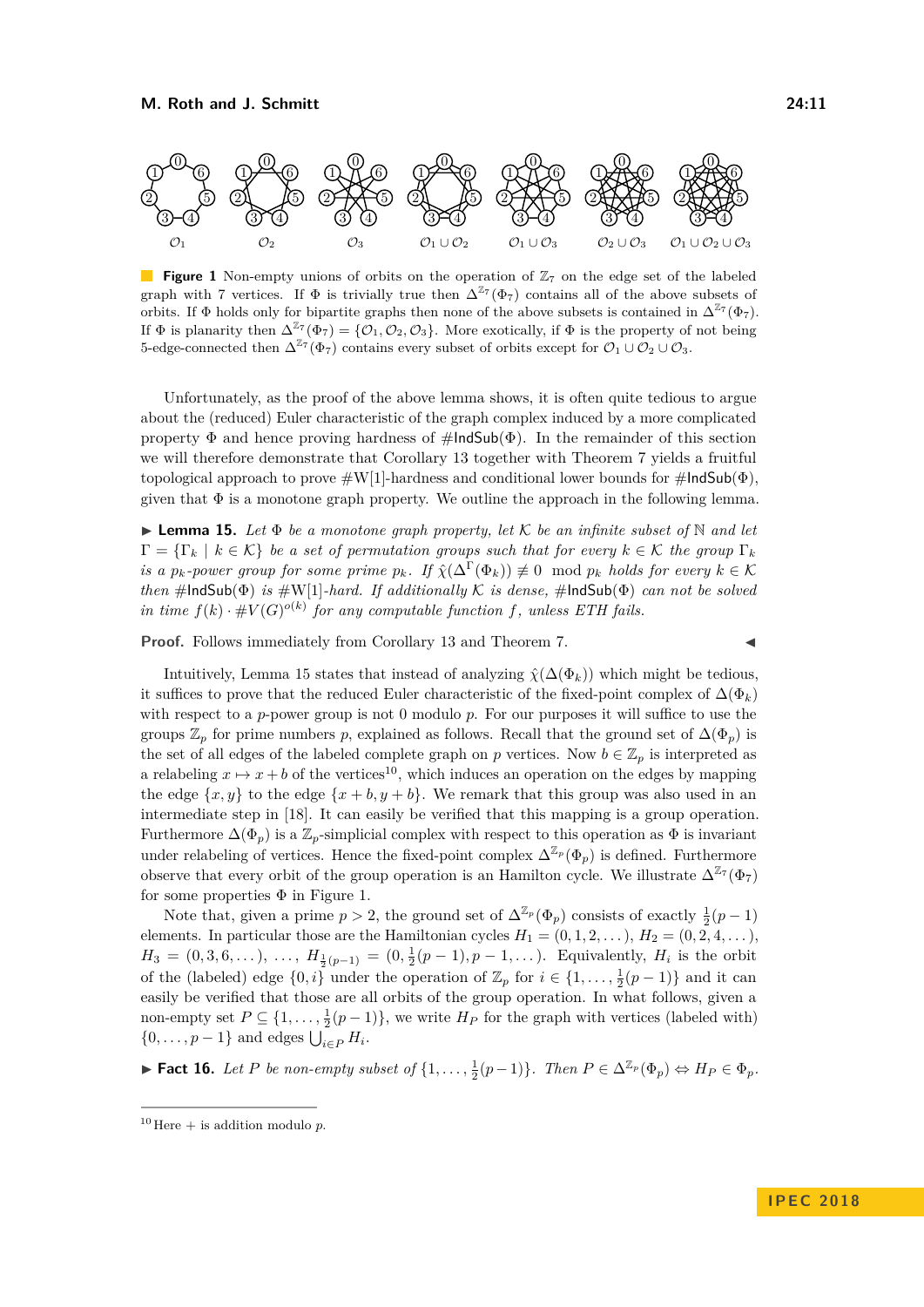## **24:12 Counting Induced Subgraphs: A Topological Approach to #W[1]-hardness**

Now we have everything we need to prove our main result. We start with monotone properties that are false on odd cycles or true on odd antiholes.

<span id="page-11-1"></span>I **Lemma 17.** *Let* Φ *be a non-trivial monotone graph property. If* Φ *does not hold on odd cycles or if*  $\Phi$  *holds on odd anti-holes then there exists a constant*  $N \in \mathbb{N}$  *such that*  $\hat{\chi}(\Delta^{\mathbb{Z}_p}(\Phi_p)) \not\equiv 0 \mod p$  *for every prime*  $p > N$ *.* 

**Proof sketch.** If  $\Phi$  does not hold on odd cycles then  $\Delta^{\mathbb{Z}_p}(\Phi_p) = \emptyset$  and hence we have that  $\hat{\chi}(\Delta^{\mathbb{Z}_p}(\Phi_p)) = 1 - \chi(\Delta^{\mathbb{Z}_p}(\Phi_p)) = 1 - 0 = 1 \not\equiv 0 \mod p$ . As  $\Phi$  is non-trivial there exists  $N \in \mathbb{N}$  such that  $\Phi(K_k) = 0$  for all  $k > N$ . Now if  $\Phi$  holds on odd anti-holes then  $\Delta^{\mathbb{Z}_p}(\Phi_p) = \{P \mid \emptyset \subsetneq P \subsetneq \{1, \ldots, \frac{1}{2}(p-1)\}\}\$  for all  $p > N$  since  $\Phi$  is monotone and  $H_P$  is an anti-hole if and only if  $\#P = \frac{p-1}{2} - 1$ . Furthermore,  $\Phi$  does not hold on  $H_{\{1,\ldots,\frac{1}{2}(p-1)\}} \cong K_p$ as  $p > N$ . Now it can be easily verified that  $\hat{\chi}(\Delta^{\mathbb{Z}_p}(\Phi_p)) = (-1)^{\frac{1}{2}(p-1)+1} \not\equiv 0 \mod p$ .

We continue with one more exotic property which illustrates the utility of the topological approach by exploiting the simple structure of  $\Delta^{\mathbb{Z}_p}(\Phi_p)$ .

<span id="page-11-2"></span>**► Lemma 18.** Let  $c \in \mathbb{N}$  be an arbitrary constant and let  $\Phi$  be the graph property of being *not*  $(c+1)$ -edge-connected. Then  $\hat{\chi}(\Delta^{\mathbb{Z}_p}(\Phi_p)) \not\equiv 0 \mod p$  for every prime  $p > c+3$ .

**Proof sketch.** We rely on the observation that the graph  $H_P$  is  $(c + 1)$ -edge-connected if and only if  $\#P > \lfloor \frac{c}{2} \rfloor$ . Hence  $\Delta^{\mathbb{Z}_p}(\Phi_p) = \{P \subseteq \{1, \ldots, \frac{1}{2}(p-1) \mid P \neq \emptyset \land \#P \leq \lfloor \frac{c}{2} \rfloor\}$ . Now it can be easily verified that  $\hat{\chi}(\Delta^{\mathbb{Z}_p}(\Phi_p)) = (-1)^{\lfloor \frac{e}{2} \rfloor} \cdot {\binom{\frac{1}{2}(p-1)-1}{\lfloor \frac{e}{2} \rfloor}}$  $\left(\begin{matrix}e^{i\frac{\pi}{2}}\end{matrix}\right)^{-1} \not\equiv 0 \mod p.$ 

Finally, Theorem [4](#page-3-2) follows from Lemma [15,](#page-10-0) [14,](#page-9-5) [17](#page-11-1) and [18.](#page-11-2) Details are given in the related version of the paper.

## <span id="page-11-0"></span>**5 Non-monotone properties**

In this section, we present  $\#W[1]$ -hardness results for two non-monotone properties. For the first one, we generalize [\[16\]](#page-13-6) where hardness was established for counting induced subgraphs with an even (or odd) number of edges. It turns out that any non-trivial modularity constraint with respect to a prime induces  $\#W[1]$ -hardness. To this end let q be a prime and Q be a subset of  $\{0, \ldots, q-1\}$ . Then the property Mod[ $q, Q$ ] holds on a graph *H* if and only if  $(\#E(H) \mod q) \in \mathcal{Q}$ . For the second property, let F be a connected graph. Then the property Iso[*F*] holds on a graph *H* if and only if *H* contains an isolated subgraph that is isomorphic to *F*. Due to space constraints the proof of the following theorem is deferred to the related version of the paper.

**► Theorem 19.** For all primes q, non-trivial subsets  $Q$  of  $\{0, \ldots, q-1\}$  and connected *graphs F, the problems*  $\#$ **lndSub**( $Mod[q, Q]$ ) *and*  $\#$ **lndSub**( $Iso[F]$ ) *are*  $\#W[1]$ *-hard and can not be solved in time*  $f(k) \cdot n^{o(k)}$  *for any computable function*  $f$ *, unless ETH fails.* 

## **6 Conclusion and future work**

We used the framework of graph motif parameters to provide a sufficient criterion for  $\#\text{W}[1]$ hardness of  $\#$ IndSub( $\Phi$ ). For monotone properties  $\Phi$  this amounts to the reduced Euler characteristic of the associated graph complex to be non-zero infinitely often. In particular, our results provide a fine-grained reduction from the problem of counting cliques of size *k* to counting induced subgraphs of size *k* with property Φ whenever Φ is monotone and  $\hat{\chi}(\Delta(\Phi_k)) \neq 0$ . Using a topological approach, we established hardness for a large class of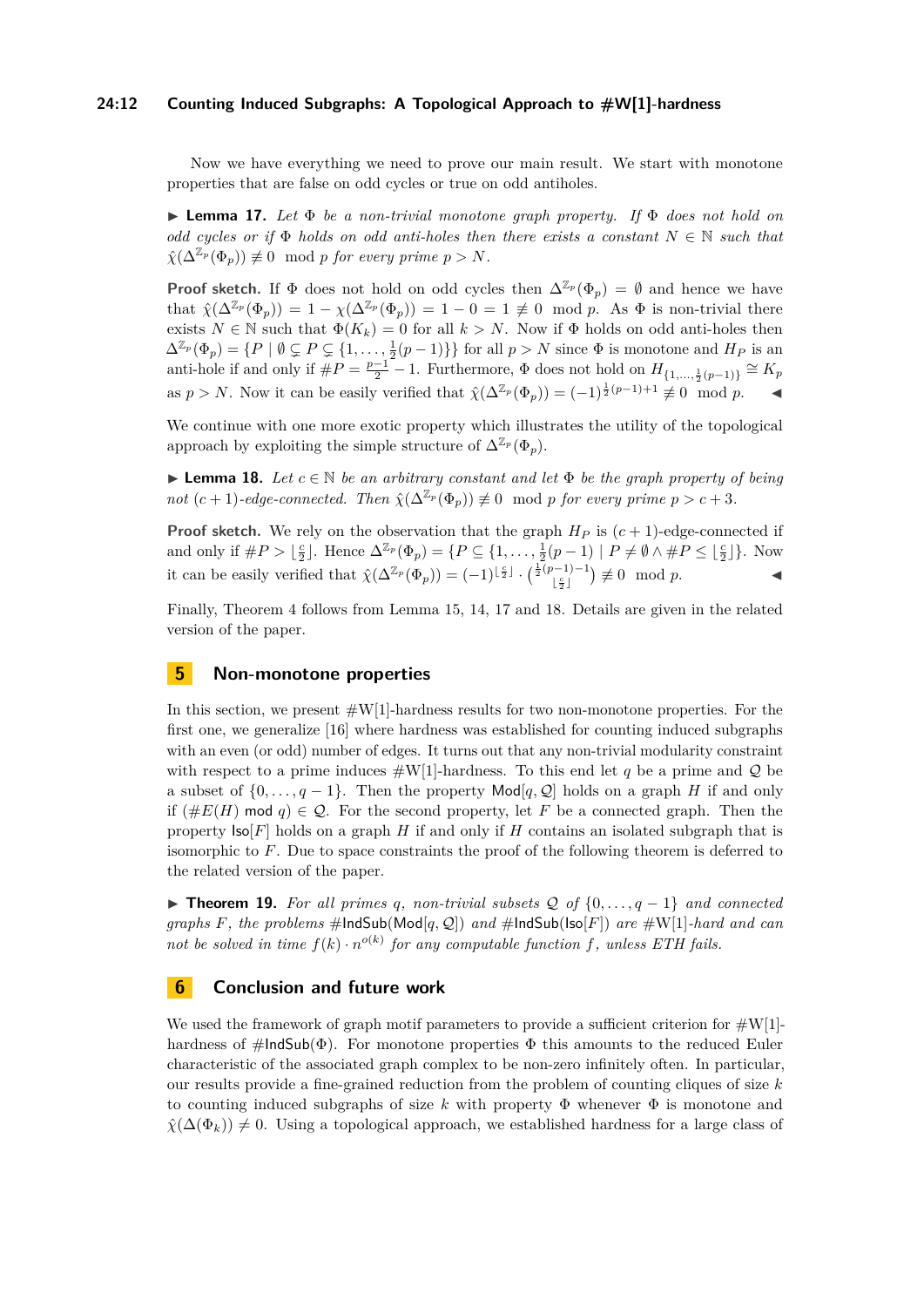## **M. Roth and J. Schmitt 24:13**

non-trivial monotone graph properties. The obvious next question, whose answer would settle the parameterized complexity of  $\#$ IndSub( $\Phi$ ) for monotone properties completely, is whether for every non-trivial monotone property  $\Phi$  the set of *k* such that  $\hat{\chi}(\Delta(\Phi_k)) \neq 0$  is infinite.

#### **References**

- <span id="page-12-0"></span>**1** OEIS Foundation Inc. (2018). The On-Line Encyclopedia of Integer Sequences. URL: <http://oeis.org>.
- <span id="page-12-6"></span>**2** Karl R. Abrahamson, Rodney G. Downey, and Michael R. Fellows. Fixed-Parameter Intractability II (Extended Abstract). In *STACS 93, 10th Annual Symposium on Theoretical Aspects of Computer Science, Würzburg, Germany, February 25-27, 1993, Proceedings*, pages 374-385, 1993. [doi:10.1007/3-540-56503-5\\_38](http://dx.doi.org/10.1007/3-540-56503-5_38).
- <span id="page-12-10"></span>**3** Glen E Bredon. *Introduction to compact transformation groups*, volume 46. Academic press, 1972.
- <span id="page-12-14"></span>**4** Amit Chakrabarti, Subhash Khot, and Yaoyun Shi. Evasiveness of Subgraph Containment and Related Properties. *SIAM J. Comput.*, 31(3):866–875, 2001. [doi:10.1137/](http://dx.doi.org/10.1137/S0097539700382005) [S0097539700382005](http://dx.doi.org/10.1137/S0097539700382005).
- <span id="page-12-12"></span>**5** Jianer Chen, Benny Chor, Mike Fellows, Xiuzhen Huang, David W. Juedes, Iyad A. Kanj, and Ge Xia. Tight lower bounds for certain parameterized NP-hard problems. *Inf. Comput.*, 201(2):216–231, 2005. [doi:10.1016/j.ic.2005.05.001](http://dx.doi.org/10.1016/j.ic.2005.05.001).
- <span id="page-12-13"></span>**6** Jianer Chen, Xiuzhen Huang, Iyad A. Kanj, and Ge Xia. Strong computational lower bounds via parameterized complexity. *J. Comput. Syst. Sci.*, 72(8):1346–1367, 2006. [doi:](http://dx.doi.org/10.1016/j.jcss.2006.04.007) [10.1016/j.jcss.2006.04.007](http://dx.doi.org/10.1016/j.jcss.2006.04.007).
- <span id="page-12-5"></span>**7** Yijia Chen, Marc Thurley, and Mark Weyer. Understanding the Complexity of Induced Subgraph Isomorphisms. In *Automata, Languages and Programming, 35th International Colloquium, ICALP 2008, Reykjavik, Iceland, July 7-11, 2008, Proceedings, Part I: Tack A: Algorithms, Automata, Complexity, and Games*, pages 587–596, 2008. [doi:10.1007/](http://dx.doi.org/10.1007/978-3-540-70575-8_48) [978-3-540-70575-8\\_48](http://dx.doi.org/10.1007/978-3-540-70575-8_48).
- <span id="page-12-7"></span>**8** Radu Curticapean, Holger Dell, and Dániel Marx. Homomorphisms are a good basis for counting small subgraphs. In *Proceedings of the 49th ACM Symposium on Theory of Computing, STOC*, pages 210–223, 2017. [doi:10.1145/3055399.3055502](http://dx.doi.org/10.1145/3055399.3055502).
- <span id="page-12-4"></span>**9** Radu Curticapean and Dániel Marx. Complexity of Counting Subgraphs: Only the Boundedness of the Vertex-Cover Number Counts. In *Proceedings of the 55th Annual Symposium on Foundations of Computer Science, FOCS*, pages 130–139, 2014. [doi:](http://dx.doi.org/10.1109/FOCS.2014.22) [10.1109/FOCS.2014.22](http://dx.doi.org/10.1109/FOCS.2014.22).
- <span id="page-12-2"></span>**10** Víctor Dalmau and Peter Jonsson. The complexity of counting homomorphisms seen from the other side. *Theoretical Computer Science*, 329(1):315–323, 2004.
- <span id="page-12-1"></span>**11** Jörg Flum and Martin Grohe. The Parameterized Complexity of Counting Problems. *SIAM J. Comput.*, 33(4):892–922, 2004. [doi:10.1137/S0097539703427203](http://dx.doi.org/10.1137/S0097539703427203).
- <span id="page-12-11"></span>**12** Jörg Flum and Martin Grohe. *Parameterized Complexity Theory (Texts in Theoretical Computer Science. An EATCS Series)*. Springer-Verlag New York, Inc., Secaucus, NJ, USA, 2006.
- <span id="page-12-3"></span>**13** Martin Grohe. The complexity of homomorphism and constraint satisfaction problems seen from the other side. *Journal of the ACM (JACM)*, 54(1):1, 2007.
- <span id="page-12-9"></span>**14** Mark Jerrum and Kitty Meeks. Some Hard Families of Parameterized Counting Problems. *TOCT*, 7(3):11:1–11:18, 2015. [doi:10.1145/2786017](http://dx.doi.org/10.1145/2786017).
- <span id="page-12-8"></span>**15** Mark Jerrum and Kitty Meeks. The parameterised complexity of counting connected subgraphs and graph motifs. *J. Comput. Syst. Sci.*, 81(4):702–716, 2015. [doi:10.1016/j.](http://dx.doi.org/10.1016/j.jcss.2014.11.015) [jcss.2014.11.015](http://dx.doi.org/10.1016/j.jcss.2014.11.015).